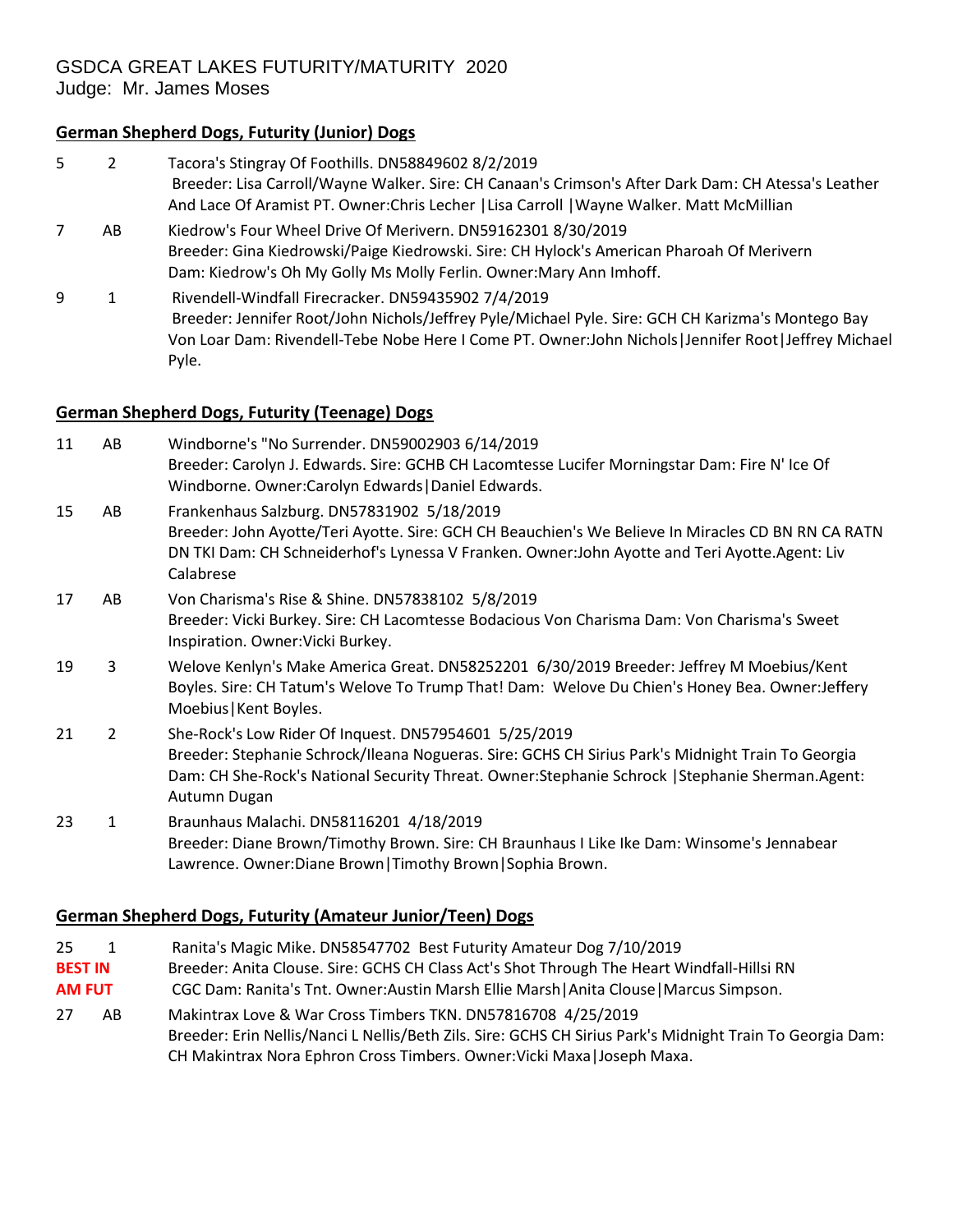# **German Shepherd Dogs, Futurity (Intermediate) Dogs**

| 29                                    | $\mathbf{1}$       | Jimeni's Gunpowder Falls Of Clayfield-Malibar. DN57326602 1/31/2019                                                                                                                                                                                                                                    |
|---------------------------------------|--------------------|--------------------------------------------------------------------------------------------------------------------------------------------------------------------------------------------------------------------------------------------------------------------------------------------------------|
|                                       | <b>RSV FUT DOG</b> | Breeder: Sharon Avery/Becky McElroy/Jim Hall/Michael Avery. Sire: CH Kis Malchik Van Contra<br>Haus Dam: CH Clayfield The First Noel Of Norberge. Owner: Robert Drescher   James E<br>Hall   NanKwiatek.Agent: Autumn Dugan                                                                            |
| 31                                    | $\overline{2}$     | Tacora's Rocky Top Of Justrock Merivern. DN57225307 3/31/2019<br>Breeder: Lisa Carroll/Wayne Walker. Sire: Karizma's Key Largo Von Loar Rowland Dam: Karizmas<br>Midnight Sky Vonloar Tacora. Owner:Amy Greenhut   Mary Ann Imhoff.                                                                    |
| 33                                    | AB                 | Chablis Guinness Raylex. DN58380805 3/17/2019<br>Breeder: Cindy Kay Bartley/Ardlin Bartley/Alana Decharette. Sire: CH Schneiderhof's Apple Jacks Dam:<br>CH Chablis Rizzoli Raylex Moda. Owner:Gerald Szymczak   Patricia Szymczak.                                                                    |
| 35                                    |                    | <b>German Shepherd Dogs, Futurity (Senior) Dogs</b><br>Kimberlite's Sunshine Of My Life. DN55884901 11/5/2018 Breeder: Kim Mcnamara. Sire: GCH CH<br>Lacomtesse Bellamy Dam: CH Signature's Abby Scuito RN CGC. Owner:Cheryl Olson.                                                                    |
| 37                                    | 4                  | Guardian's Thief Of My Heart V Rochill Lauguin. DN56293402 10/12/2018<br>Breeder: Jayne M Faupl/Laura Shearin/Julia Foster. Sire: GCH CH Charbo Jalyn's Xtortionist V Tanbark<br>Lauguin Dam: Guardians Go4the Gold Rochill. Owner:LAURA SHEARIN   Jayne M Faupl   Julia Foster. Agent:<br>Diane Brown |
| 39                                    | 1                  | CH Hammersmith Heathcliff Heathcliff. DN55298003 10/8/2018                                                                                                                                                                                                                                             |
| <b>BEST IN</b>                        |                    | Breeder: Anya Dobratz. Sire: CH Dawnhill's Big Iron V Hammersmith Dam: Kysarah's Lil Miss                                                                                                                                                                                                              |
| <b>FUTURITY</b>                       |                    | Diva V Gretchanya. Owner: Pat Zapf   Alyshia Funk. Agent: Liv Calabrese                                                                                                                                                                                                                                |
| 41                                    | $\overline{2}$     | Kenlyn Marquis' Oh What A Night V Hoyle. DN55684305 11/4/2018<br>Breeder: Sharon Gabrielson/Liz Oster. Sire: GCHB CH Marquis' Can You Stop The Rain V Kenlyn Dam: CH<br>Welove Duchiens Riverly Hoyle. Owner:Liz Oster   Kent Boyles.                                                                  |
| 43                                    | 3                  | Tacoras-Eunoia World Traveler V Kaiserin. DN56117906 11/25/2018<br>Breeder: Lisa Carroll/Wayne Walker/Matt McMillan. Sire: Karizma's Key Largo Von Loar Rowland Dam:<br>CH Karizmas Asia Von Loar Kaleef Tacora. Owner: Katie Bass   Matt McMillan.                                                    |
|                                       |                    | <b>German Shepherd Dogs, Futurity (Junior) Bitches</b>                                                                                                                                                                                                                                                 |
| 6                                     | AB                 | Kenlyn Marquis' Walking On Sunshine V Reata. DN60815001 8/24/2019<br>Breeder: Liz Oster/Bill Hope/Clara Dean Hope/Kent Boyles. Sire: Mailo Vom Kuckucksland Dam: GCH CH<br>Marquis' Uptown Girl V Kenlyn. Owner: Liz Oster   Donna Schneider.                                                          |
| 8                                     | $\overline{2}$     | Verdi Of Hylowe Edan. DN59613803 7/20/2019<br>Breeder: Ann Schultz/Julie Tittl. Sire: CH No Holds Barred Of Edan Dam: GCHS CH Hylowes Bitter Sweet<br>Symphony CA. Owner:Ann Schultz.Agent: Steve LaRosa                                                                                               |
| 10                                    | 3                  | New Era's Liberty Bell V Eclipse. DN59407906 8/7/2019<br>Breeder: Derek Comeau/Rebecca Little/Stephanie Comeau. Sire: GCHB CH Lacomtesse Lucifer<br>Morningstar Dam: CH Peakes Brook Delightfully Dangerous. Owner:Colette Skinner   Amy Nichols   Debbie<br>Kaser.Agent: Derek Comeau                 |
| 12                                    | AB                 | Kenlyn Marquis' Dance On Air V Reata. DN60815003 8/24/2019<br>Breeder: Liz Oster/Bill Hope/Clara Dean Hope/Kent Boyles. Sire: Mailo Vom Kuckucksland Dam: GCH CH<br>Marquis' Uptown Girl V Kenlyn. Owner:Liz Oster   Kent Boyles   Bill Hope   Claradean Hope.                                         |
| 14                                    | AB                 | Starrdogs Buckles And Boots. DN59327001 9/22/2019<br>Breeder: Kathryn A Roberts. Sire: CH Kaleef's Chaos Dam: GCHB CH Heartwood's Pistols And Pearls FDC<br>CA DJ. Owner:Kathryn Roberts.                                                                                                              |
| 42                                    | $\mathbf{1}$       | Kaiserin's Crown Jewel. DN58448309 7/12/2019                                                                                                                                                                                                                                                           |
| <b>BEST OPP</b><br><b>IN FUTURITY</b> |                    | Breeder: Katie Bass. Sire: CH Windfall-Cherpa's Illuminator Of Hickoryhill Dam: Kaiserin's Wild<br>Goose Hunt V Fame CD BN CA CGCA. Owner: Katie Bass. Agent: Matt McMillan                                                                                                                            |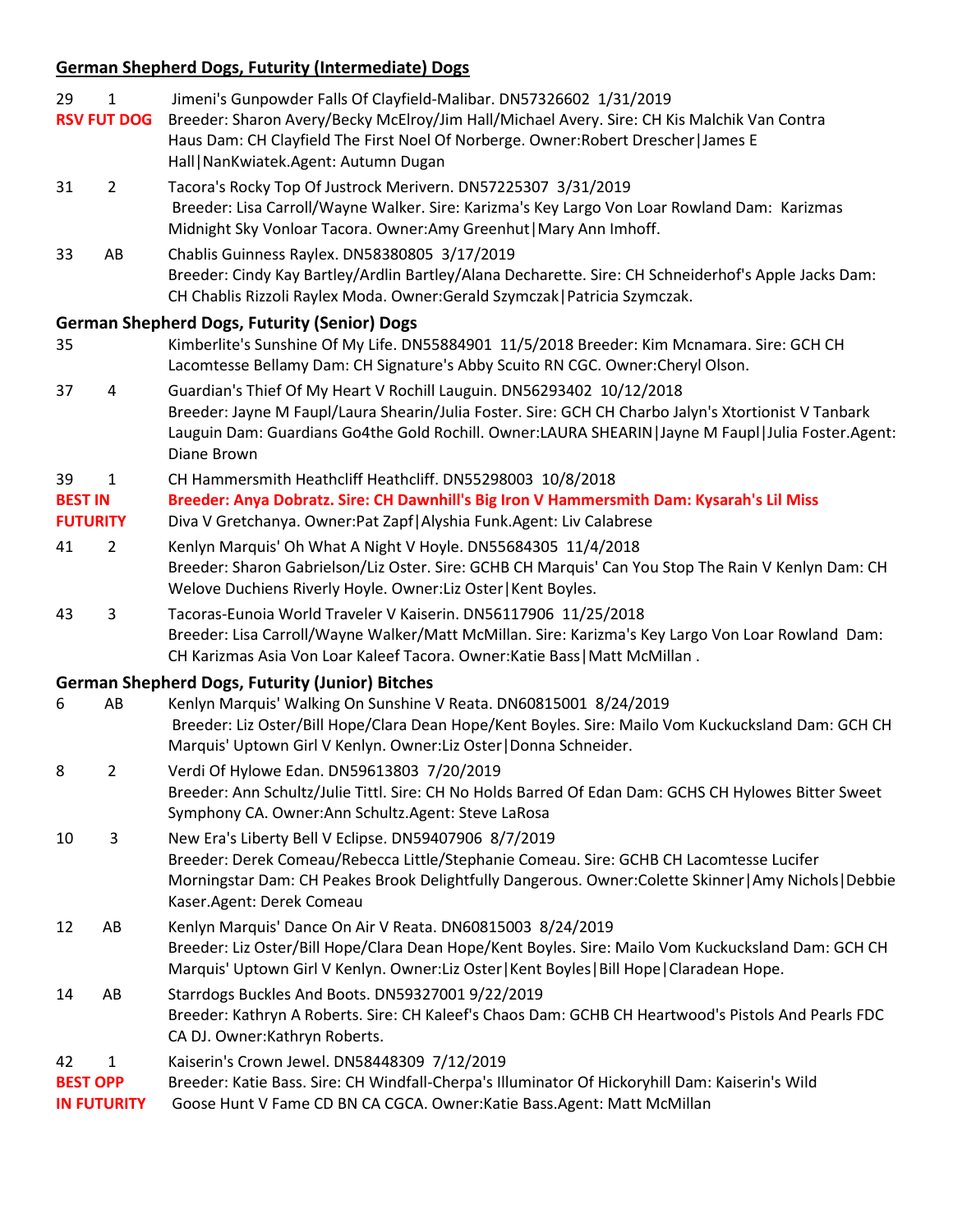## **German Shepherd Dogs, Futurity (Teenage) Bitches**

| 16                    |                          | Von Loar Arona Gomez Of Karizma. DN60522901 5/18/2019<br>Breeder: Miguel Gomez/Raul Gomez/Carlos Arguimbau/Oscar Reyna. Sire: CH Von Loar Red Rum Gomez<br>Of Karizma RN CGC Dam: CH Gomez Matilda. Owner: Nattatat Wooti   Carlos Arguimbau.                                                                                                                 |
|-----------------------|--------------------------|---------------------------------------------------------------------------------------------------------------------------------------------------------------------------------------------------------------------------------------------------------------------------------------------------------------------------------------------------------------|
| 18                    | AB                       | Von Charisma's Shining Summer Breeze. DN57838103 5/8/2019 Breeder: Vicki Burkey. Sire: CH<br>Lacomtesse Bodacious Von Charisma Dam: Von Charisma's Sweet Inspiration. Owner: Vicki Burkey.                                                                                                                                                                    |
| 20                    | $\mathbf{1}$             | Kenlyn Marquis' Monique V Reata. DN62454001 6/15/2019<br>Breeder: Kent Boyles/Bill Hope/Clara Dean Hope. Sire: GCHP CH Marquis' Hermes V Kenlyn Dam: CH<br>Xara Vom Kuckucksland. Owner: Kent Boyles   Bill Hope   Claradean Hope.                                                                                                                            |
| 22                    | AB                       | Canisphere's Mai Tai. GL3968567 6/1/2019<br>Breeder: Karen Shiels. Sire: Marquis' East Bound And Down Dam: Marquis' Straight Tequila Night V<br>Kenlyn. Owner: Kevin Maxwell   Marylou Morey.                                                                                                                                                                 |
| 24                    | $\overline{2}$           | Wolf Creek Candle In The Wind. DN58720606 5/29/2019<br>Breeder: Pat Walker/Deb Norman. Sire: GCH CH Lacomtesse Bellamy Dam: CH Wolf Creek Serena V<br>Wonderland. Owner: Pat Walker   Deb Norman. Agent: Lenny Brown                                                                                                                                          |
| 26                    |                          | What's Not To Like Of Edan II. DN58921102 6/26/2019<br>Breeder: Ann Schultz. Sire: CH No Holds Barred Of Edan Dam: CH Liars Liars Pants On Fire Of Edan.<br>Owner: Ann Schultz. Agent: Steve LaRosa                                                                                                                                                           |
| 28                    | 4                        | Aramist's Truth To Power V Marathon. DN58604604 6/21/2019<br>Breeder: Donna Calabrese/Natasha Kelley Sullivan/Olivia Calabrese/Amanda Yowell. Sire: CH Maja<br>Kaleef's Bold Ruler Of Marathon HSAs HIAs Dam: CH Atessa's You'Re So Vain Of Aramist HSAsc HIAsc<br>HXAs. Owner:Seth Keida   Natasha Kelley Sullivan   Donna Calabrese.Agent: Olivia Calabrese |
| 30                    | AB                       | Von Charisma's Let Your Spirit Shine. DN57838104 5/8/2019<br>Breeder: Vicki Burkey. Sire: CH Lacomtesse Bodacious Von Charisma Dam: Von Charisma's Sweet<br>Inspiration. Owner: Vicki Burkey.                                                                                                                                                                 |
| 32                    | 3                        | Wolf Creek Diamond In The Sky Of Wonderland. DN58720601 5/29/2019<br>Breeder: Pat Walker/Deb Norman. Sire: GCH CH Lacomtesse Bellamy Dam: CH Wolf Creek Serena V<br>Wonderland. Owner: Edward Farrell.                                                                                                                                                        |
| 34                    |                          | Windborne's "Pink Cadillac". DN59002902 6/14/2019<br>Breeder: Carolyn J. Edwards. Sire: GCHB CH Lacomtesse Lucifer Morningstar Dam: Fire N' Ice Of<br>Windborne. Owner: Karen Lollar   Kara Hunter   Jim Lollar   Jake Hunter.                                                                                                                                |
| 36                    | AB                       | Von Charisma's Shine Bright Like A Diamond. DN57838101 5/8/2019<br>Breeder: Vicki Burkey. Sire: CH Lacomtesse Bodacious Von Charisma Dam: Von Charisma's Sweet<br>Inspiration. Owner: Vicki Burkey.                                                                                                                                                           |
| 38                    | AB                       | Chagre's Alita Battle Angel V Forest Knoll. DN58735401 5/6/2019<br>Breeder: Charles R Gregory. Sire: GCH CH Karizma's Morocco Kaleef Von Loar PT CGC Dam: CH Jezra &<br>Tophats I Put A Spell On You V Chargre. Owner: Gail R Stiefferman.                                                                                                                    |
|                       |                          | <b>German Shepherd Dogs, Futurity (Amateur Junior/Teen) Bitches</b>                                                                                                                                                                                                                                                                                           |
| 40<br><b>BEST OPP</b> | 1                        | Peakes Brook Proud Mary V Arcturus. DN58743407 7/30/2019<br>Breeder: Rebecca M Little. Sire: CH Peakes Brook Ring Of Fire Dam: CH Peakes Brook Dirty<br>Deeds Done Dirt Cheap. Owner: Susan Tomlinson   Kaitlyn Hollinger.                                                                                                                                    |
| 44                    | <b>AM FUTURITY</b><br>AB | Kaiserin's Marlin V Loran. DN58448303 7/12/2019                                                                                                                                                                                                                                                                                                               |

Breeder: Katie Bass. Sire: CH Windfall-Cherpa's Illuminator Of Hickoryhill Dam: Kaiserin's Wild Goose Hunt V Fame CD BN CA CGCA. Owner:David Loran.Agent: Matt McMillan

#### **German Shepherd Dogs, Futurity (Intermediate) Bitches**

46 AB Jimeni's Gala Of Clayfield-Malibar. DN57326601 1/31/2019 Breeder: Sharon Avery/Becky McElroy/Jim Hall/Michael Avery. Sire: CH Kis Malchik Van Contra Haus Dam: CH Clayfield The First Noel Of Norberge. Owner:Martha Simonette|Jim Hall|Becky McElroy.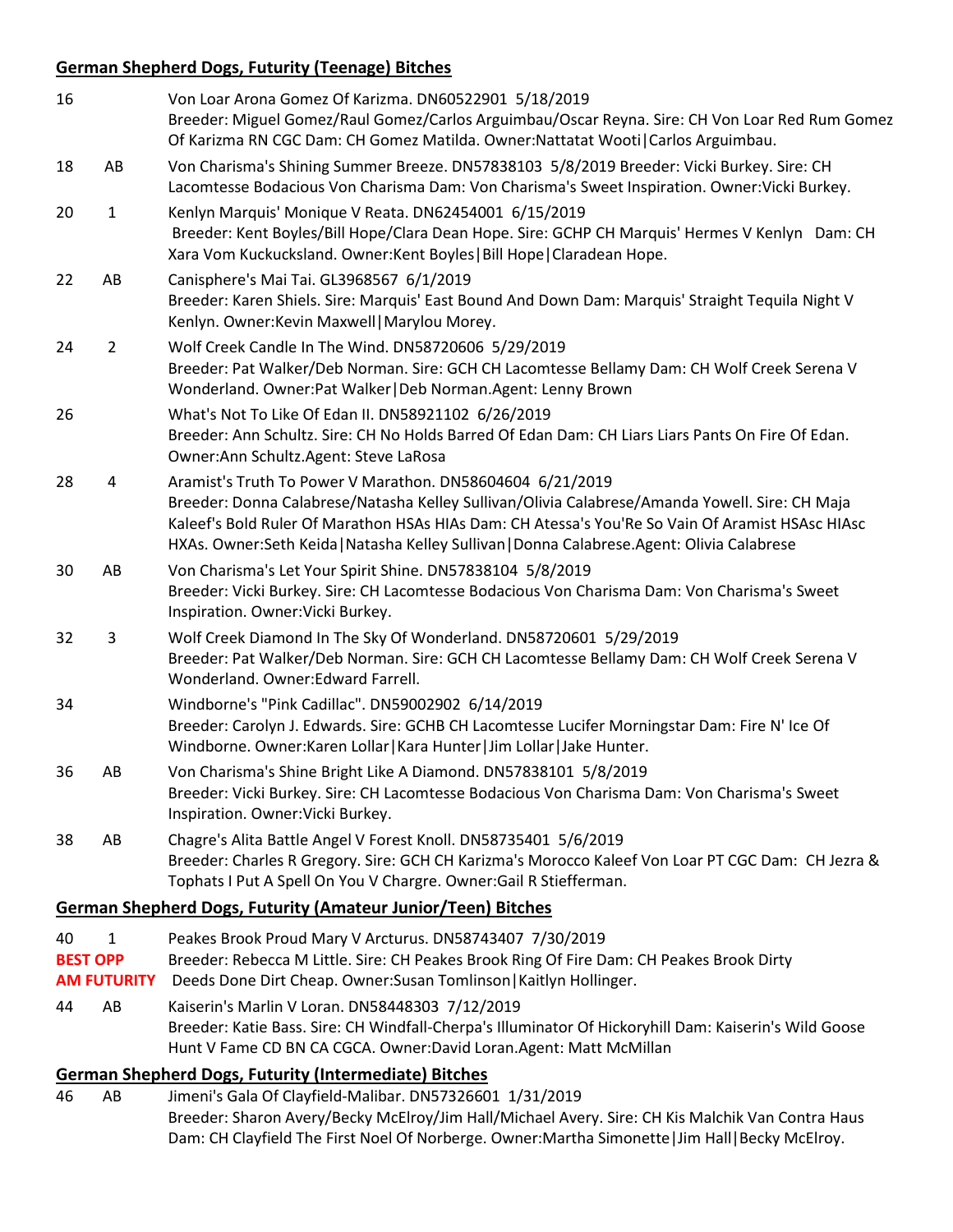## **German Shepherd Dogs, Futurity (Senior) Bitches**

- 48 AB Kennelwood's Devil In Disguise. DN58728303 12/31/2018 Breeder: Alan Wood/Lesley G Wood. Sire: CH Kennelwood's Day Tripper Dam: Kennelwood's Kiss From A Rose. Owner:Julie Tittl|Tiffany King.
- 50 1 Kimberlite's My Cherie Amour. DN55884903 11/5/2018
- RSV FUT Breeder: Kim Mcnamara. Sire: GCH CH Lacomtesse Bellamy Dam: CH Signature's Abby Scuito
- **BITCH** RN CGC. Owner:Kim McNamara.Agent: Lenny Brown
- 52 2 Kenlyn Marquis' O'Darlin Kimber V Hoyle. DN55684309 11/4/2018 Breeder: Sharon Gabrielson/Liz Oster. Sire: GCHB CH Marquis' Can You Stop The Rain V Kenlyn Dam: CH Welove Duchiens Riverly Hoyle. Owner:Holly Bryan|Jay Bryan|Liz Oster.

#### **German Shepherd Dogs, Maturity (Junior) Dogs**

- 45 3 Kubistraums Power Pack. DN55200202 9/23/2018 Breeder: Verna Kubik/Virginia Bailey. Sire: GCH CH Lindenhill's Martello V Gracelyne Dam: GCH CH Kubistraums Vista Of Aramist Peters Elite. Owner:Verna Kubik|Virginia Bailey.Agent: Diane Brown 47 1 Riverrock's Stormy Weather HSAs. DN55200301 7/10/2018
- 
- BEST IN Breeder: Dr. Zoa Rockenstein. Sire: CH Woodside's Mind Craft Dam: GCH CH Karizma's Raven
- **MATURITY** Of Riverrock RN CGC. Owner:Zoa Rockenstein.
- 49 2 Chablis Warlock V Schneiderhof. DN55567703 9/9/2018
- **RSV** Breeder: Cindy Bartley/Nancy Schneider/Jamie Stevens/Ardlin Bartley. Sire: GCH CH Karizma's
- **MAT DOG** Montego Bay Von Loar Dam: CH Schneiderhof's Maleficent. Owner:Gail R Stiefferman|Herman D Stiefferman.Agent: Lenny Brown

#### **German Shepherd Dogs, Maturity (Senior) Dogs**

- 51 4 CH Zadama's Did You Hear. DN53120001 3/8/2018 Breeder: Mike Gehrisch/Janeane Cappara. Sire: CH Kaleef's Archibald Von Hallmark RN FDC CGC TKA Dam: CH Jerrwen's Kiss Me Or Not RN FDC CGC TKN. Owner:Janeane Cappara|Michael Gehrish.Agent: Lenny Brown
- 53 1 CH Tacoras Michael Jacksons Thriller. DN53935201 2/4/2018 Breeder: Lisa Carroll/Wayne Walker/Penny Kroh/William Siddle. Sire: Karizma's Key Largo Von Loar Rowland Dam: CH Atessa's Leather And Lace Of Aramist PT. Owner:Courtni Partner|Dean Patterson.Agent: Olivia Calabrese
- 55 2 CH Riverrock's Maybe I'M Amazed. DN51943601 10/29/2017 Breeder: Dr. Zoa Rockenstein/Kathleen Barrow. Sire: GCH CH Bloomsbeerys Amadeus Dam: GCH CH Karizma's Raven Of Riverrock RN CGC. Owner:Debra Maldonado|Dr. Zoa Rockenstein|Kathleen Barrow.
- 57 3 Drogon Of Gar. DN52003503 11/4/2017 Breeder: David Garcia. Sire: GCHB CH Winsome's Love Me Tendbear RI Dam: CH Khaleesi Of Gar. Owner:DAVID GARCIA.Agent: Jeff Pyle

#### **German Shepherd Dogs, Maturity (Junior) Bitches**

- 54 2 Kubistraums Pollyanna. DN55200204 9/23/2018 Breeder: Verna Kubik/Virginia Bailey. Sire: GCH CH Lindenhill's Martello V Gracelyne Dam: GCH CH Kubistraums Vista Of Aramist Peters Elite. Owner:Verna Kubik|Virginia Bailey.Agent: Diane Brown
- 56 3 CH Wonderland's June Carter Cash. DN54159701 5/31/2018 Breeder: Edward J Farrell/John Conely. Sire: CH Kenlyn's Aries V Hicliff Dam: GCHB CH Wonderland's Force Of Nature. Owner:John Conely|Ed Farrell.Agent: Scott Yergin
- 58 Todorhaus Mojave's Gypsy. DN54805601 4/12/2018 Breeder: Lori Payne/Sharon Todoroff. Sire: CH Todorhaus Mojave Land Slide CGC Dam: GCH CH Todorhaus-Landsend's Light A Candle PT. Owner:Lori Payne.Agent: Olivia Calabrese
- 60 AB Signature's Silk. DN54878202 7/10/2018 Breeder: Leslie Beccia/joe beccia. Sire: CH Peters' Elite No Reservations V Signature Dam: CH Signature's Bali. Owner:Joe|Leslie Beccia|Leslie Beccia.